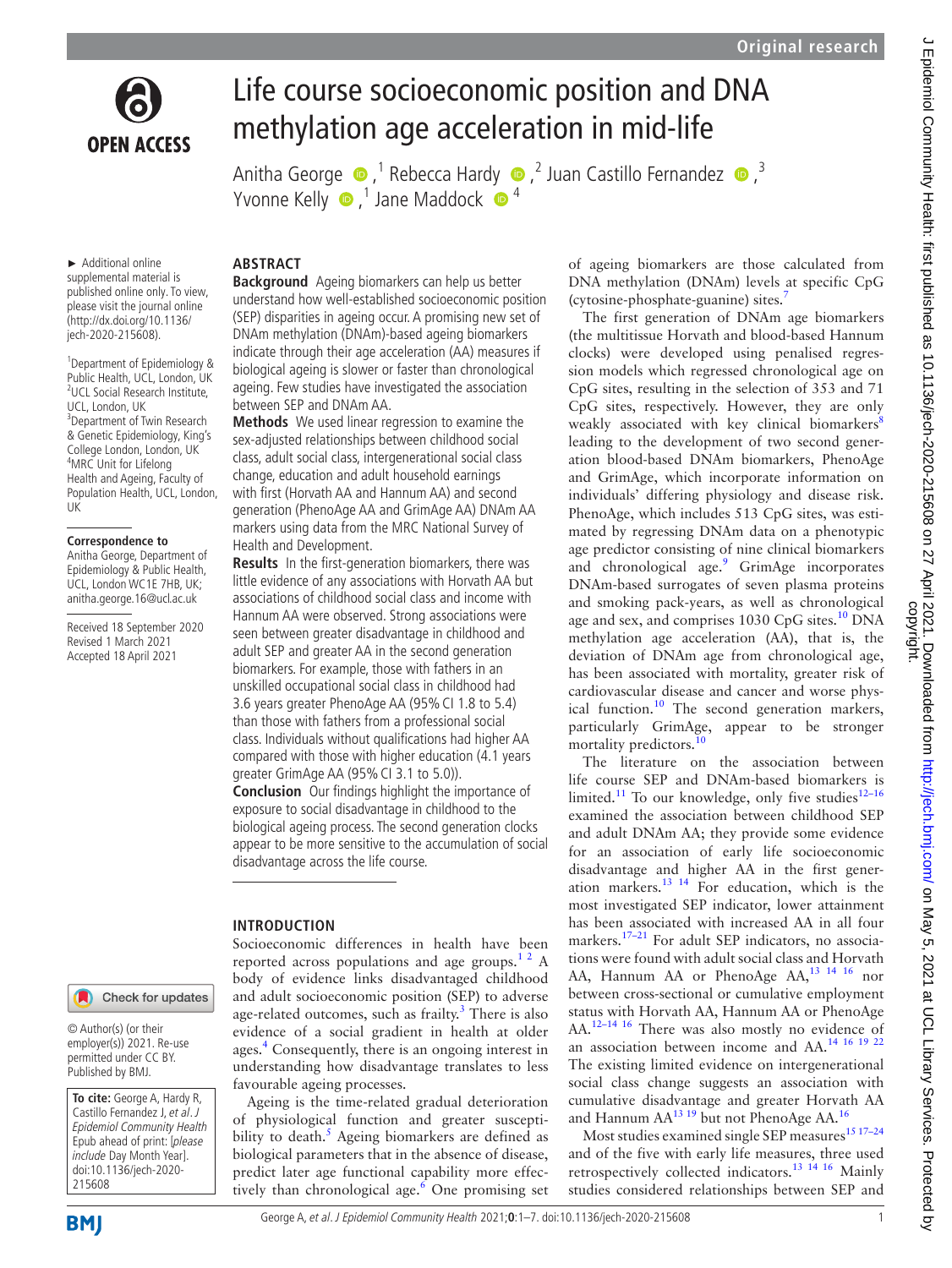the first generation biomarkers<sup>[12–15 17–20 22 24](#page-6-10)</sup> with few investigating PhenoAge AA and only one, to our knowledge, directly examining SEP associations with GrimAge AA.<sup>16 21 23</sup>

Our study, therefore, aimed to examine the association between life course SEP and Horvath AA, Hannum AA, PhenoAge AA and GrimAge AA biomarkers, measured at age 53 in a subsample of participants from the Medical Research Council (MRC) National Survey of Health and Development (NSHD). We examined the associations of occupational social class in childhood, adulthood and intergenerational change with each biomarker, and additionally considered education and adult household income. We hypothesised childhood to be a sensitive period for exposure to disadvantage in relation to DNAm AA, and that lower education would be most strongly associated with greater DNAm AA.

# **METHODS**

#### **Study participants**

The NSHD is a socially stratified cohort of 5362 singleton births in Britain in 1week of March 1946. At age 53, data were collected from 3035 participants<sup>[26](#page-6-16)</sup> who compared with Census data were somewhat advantaged, but still broadly representative of UK-born individuals of the same age. $^{26}$ 

Trained research nurses collected blood from 2759 of the age 53 participants $^{27}$  from which DNAm was measured in 1376 individuals. This DNAm subsample was selected to minimise missing data on a range of health, social and age-related variables.

## **DNAm data**

The DNAm signals were measured using the Illumina Infinium MethylationEPIC Beadchip kit (Illumina, San Diego, California, USA). Standard quality control procedures were applied to the methylation data using ENmix in R and beta values were obtained using the noob normalisation method implemented in minfi in R. Signals with a detection  $p>1\times10^{-6}$  and less than three beads were set to missing. Samples were excluded if they had missing data in more than 5% of the CpGs or if they were outliers, CpGs with missing data in more than 5% of the sample were excluded.

## **DNA methylation age and white blood cells differential counts**

The four DNAm-based biomarkers were calculated according to the methods outlined by Horvath [\(https://dnamage.genetics.](https://dnamage.genetics.ucla.edu/home) [ucla.edu/home](https://dnamage.genetics.ucla.edu/home)) using the available software.<sup>28</sup> We used DNAm AA which is the residual produced by regressing DNA age on chronological age, measured in units of years.<sup>[17](#page-6-12)</sup> White blood cell (WBC) differential count estimates of naïve and exhausted CD8+ T-lymphocytes, CD4+ T-lymphocytes, B cells, natural killer cells, monocytes and granulocytes were calculated simultaneously with the DNAm-based biomarkers.

# **Socioeconomic position**

We examined four indicators of SEP; childhood social class, indicated by father's occupation when the study member was aged 4; own adult occupational social class at age 53; highest educational attainment to age 26 and household income at age 53.

Childhood and adult social class were categorised, according to the Registrar General's six-level classification schema, as professional, intermediate, non-manual skilled, manual skilled, partly skilled and unskilled. A binary measure was derived which combined professional, intermediate and non-manual skilled into a non-manual category and the remaining groups into a

manual category. Intergenerational social mobility was defined using the binary measures of social class and categorised as stable non-manual; non-manual to manual; manual to non-manual and stable manual across age four and 53. Educational attainment was categorised as higher education, school post-age 16, vocational education or school to age 16 and no qualifications. Annual net household income at age 53 was provided in bands and categorised as: £45 000 plus, £35 000–£44 999, £30 000–£34 999, £25 000–£29 000, £20 000–£24 999, £15 000–£19 999, £10 000–£14 999, less than £10 000.

# **Statistical analysis**

We fitted sex-adjusted regression models for childhood and adult social class separately with the four DNAm AA biomarkers. We tested for evidence of deviation from linearity across the six categories of social class. Where there was evidence of deviation from linearity, we tested for heterogeneity across groups, and where there was no evidence of a deviation, we fitted social class as a continuous variable and tested for a linear trend. As there is evidence that DNAm AA differs by sex<sup>[19](#page-6-19)</sup> and of SEP sex differ $e<sup>29</sup>$  we tested for sex by social class interactions using the binary indicators.

We examined the association of the binary childhood and adult social class and intergenerational social mobility variables with each DNAm AA marker. We tested for a multiplicative relationship between childhood and adult social class and DNAm AA by testing for an interaction between the binary childhood and adult social class variables.

We investigated the association between education and, separately, household income and each DNAm AA marker using sexadjusted models.

In response to a reviewer's suggestion, we examined the association of childhood social class and the four DNAm AA biomarkers independent of education and adult social class by fitting models including all three variables.

We did not adjust for any other variables in our main analyses as we did not want to adjust for mediating factors, such as smoking, exercise and diet, which are known to be socially patterned and have been associated with DNAm AA.<sup>20 30 31</sup> Similarly, WBC differential counts may be a mediator rather than a confounder between SEP and DNAm AA, thus their inclusion in the models may be an over-adjustment. However, WBC differ-ential counts are correlated with DNAm AA<sup>[9](#page-6-7)</sup> and have often been adjusted for in comparable papers, therefore, we include models with this adjustment as sensitivity analyses. In additional, sensitivity analyses we applied weights to account for the social stratification in the original sample design. $^{26}$  $^{26}$  $^{26}$  Finally, in response to a reviewer's comments, we examined which of the GrimAge DNAm-based surrogate biomarkers had the strongest association with SEP. Here we used a z-score standardised transformation of the surrogate biomarkers to enable comparison between them and adjusted the models for sex. All analyses were conducted in Stata, V.15.

# **RESULTS**

# **Descriptive statistics**

[Table](#page-2-0) 1 shows the characteristics of the sample according to sex. Participants had a younger mean DNAm age than chronological age in all but GrimAge. The largest difference between DNAm age and chronological age was seen in PhenoAge where both sexes had DNAm age approximately 14 years lower than their chronological age. Women had a lower AA than men. The four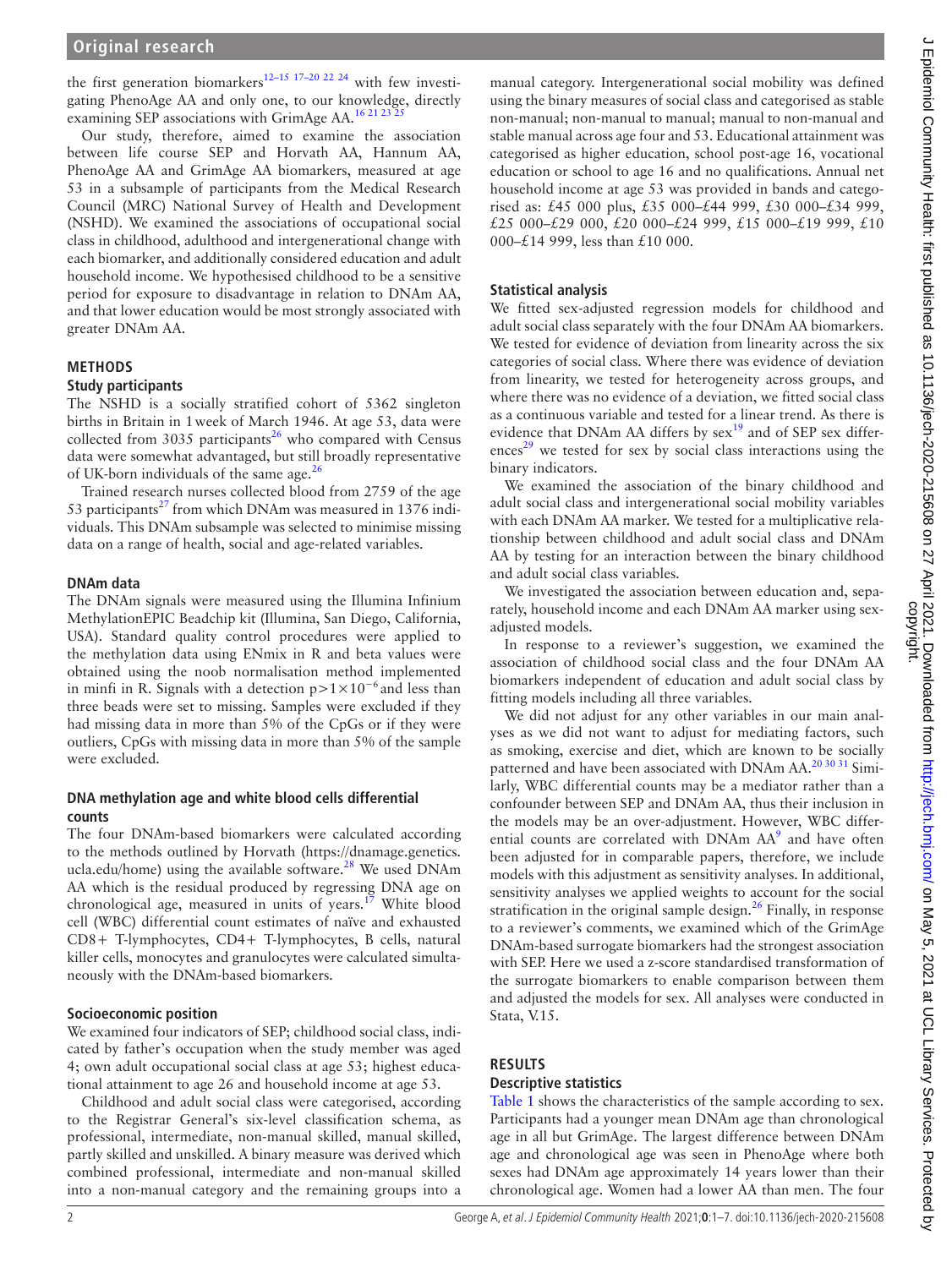<span id="page-2-0"></span>

| <b>Table 1</b> Descriptive statistics of sample with DNA methylation age |
|--------------------------------------------------------------------------|
| acceleration measures at age 53 by sex (n=1376)                          |

| Variable<br>Mean (SD)<br>Mean (SD)<br>Chronological age (year)<br>53.44 (0.16)<br>53.45 (0.18)<br>Horvath DNAm age (year)<br>50.69 (4.15)<br>49.61 (3.86)<br>Hannum DNAm age (year)<br>43.06 (4.28)<br>41.61 (3.95)<br>PhenoAge (year)<br>39.01 (5.59)<br>38.94 (5.61) |
|------------------------------------------------------------------------------------------------------------------------------------------------------------------------------------------------------------------------------------------------------------------------|
|                                                                                                                                                                                                                                                                        |
|                                                                                                                                                                                                                                                                        |
|                                                                                                                                                                                                                                                                        |
|                                                                                                                                                                                                                                                                        |
|                                                                                                                                                                                                                                                                        |
| GrimAge (year)<br>57.99 (5.14)<br>55.32 (4.81)                                                                                                                                                                                                                         |
| Horvath age difference* (year)<br>$-2.76(4.15)$<br>$-3.84(3.86)$                                                                                                                                                                                                       |
| Hannum age difference* (year)<br>$-10.38(4.28)$<br>$-11.84(3.95)$                                                                                                                                                                                                      |
| PhenoAge age difference* (year)<br>$-14.43(5.60)$<br>$-14.51(5.60)$                                                                                                                                                                                                    |
| GrimAge age difference* (year)<br>4.54(5.14)<br>1.87(4.80)                                                                                                                                                                                                             |
| Horvath age accelerationt (year)<br>0.54(4.15)<br>$-0.54(3.86)$                                                                                                                                                                                                        |
| Hannum age accelerationt (year)<br>0.79(4.28)<br>$-0.66(3.95)$                                                                                                                                                                                                         |
| PhenoAge age accelerationt (year)<br>0.06(5.59)<br>$-0.02(5.61)$                                                                                                                                                                                                       |
| GrimAge age accelerationt (year)<br>1.40(5.14)<br>$-1.28(4.79)$                                                                                                                                                                                                        |
| N(%)<br>N(% )                                                                                                                                                                                                                                                          |
| Childhood social class (age 4)                                                                                                                                                                                                                                         |
| Professional<br>36 (5.49)<br>41 (5.69)                                                                                                                                                                                                                                 |
| Intermediate<br>115 (17.53)<br>121 (16.81)                                                                                                                                                                                                                             |
| Skilled non-manual<br>118 (17.99)<br>130 (18.06)                                                                                                                                                                                                                       |
| Skilled manual<br>203 (30.95)<br>221 (30.69)                                                                                                                                                                                                                           |
| Partly skilled<br>137 (20.88)<br>145 (20.14)                                                                                                                                                                                                                           |
| Unskilled<br>33 (5.03)<br>40 (5.56)                                                                                                                                                                                                                                    |
| Missing<br>14 (2.13)<br>22 (3.06)                                                                                                                                                                                                                                      |
| Adults social class (age 53)                                                                                                                                                                                                                                           |
| Professional<br>76 (11.59)<br>13 (1.81)                                                                                                                                                                                                                                |
| Intermediate<br>258 (39.33)<br>226 (31.39)                                                                                                                                                                                                                             |
| Skilled non-manual<br>73 (11.13)<br>232 (32.22)                                                                                                                                                                                                                        |
| Skilled manual<br>165 (25.15)<br>48 (6.67)                                                                                                                                                                                                                             |
| Partly skilled<br>53 (8.08)<br>103 (14.31)                                                                                                                                                                                                                             |
| Unskilled<br>15 (2.29)<br>43 (5.97)                                                                                                                                                                                                                                    |
| Missing<br>16 (2.44)<br>55 (7.64)                                                                                                                                                                                                                                      |
| Intergenerational social class change                                                                                                                                                                                                                                  |
| Stable non-manual<br>213 (32.47)<br>231 (32.08)                                                                                                                                                                                                                        |
| Non-manual to manual<br>49 (7.47)<br>51 (7.08)                                                                                                                                                                                                                         |
| Manual to non-manual<br>184 (28.05)<br>229 (31.81)                                                                                                                                                                                                                     |
| Stable manual<br>180 (27.44)<br>136 (18.89)                                                                                                                                                                                                                            |
| 30 (4.57)<br>73 (10.14)<br>Missing                                                                                                                                                                                                                                     |
| <b>Educational attainment (age 26)</b>                                                                                                                                                                                                                                 |
| <b>Higher education</b><br>93 (14.18)<br>39 (5.42)                                                                                                                                                                                                                     |
| School post-16<br>193 (29.42)<br>156 (21.67)                                                                                                                                                                                                                           |
| Vocational/school to 16<br>146 (22.26)<br>251 (34.86)                                                                                                                                                                                                                  |
| No qualifications<br>223 (33.99)<br>260 (36.11)                                                                                                                                                                                                                        |
| Missing<br>1(0.15)<br>14 (1.94)                                                                                                                                                                                                                                        |
| Annual household income (age 53)                                                                                                                                                                                                                                       |
| 51 (7.08)<br>£45 000 or more<br>73 (11.13)                                                                                                                                                                                                                             |
| £35 000-£44 999<br>63 (9.60)<br>54 (7.50)                                                                                                                                                                                                                              |
| 103 (15.7)<br>78 (10.83)<br>£30 000-£34 999                                                                                                                                                                                                                            |
| £25 000-£29 999<br>58 (8.84)<br>59 (8.19)                                                                                                                                                                                                                              |
| £20 000-£24 999<br>99 (15.09)<br>111 (15.42)                                                                                                                                                                                                                           |
| £15 000-£19 999<br>99 (15.09)<br>95 (13.19)                                                                                                                                                                                                                            |
| £10 000-£14 999<br>82 (12.50)<br>121 (16.81)                                                                                                                                                                                                                           |
| Continued                                                                                                                                                                                                                                                              |

| <b>Table 1</b> Continued |           |             |  |  |
|--------------------------|-----------|-------------|--|--|
|                          | N(%       | N(% )       |  |  |
| Less than £10 000        | 61 (9.30) | 108 (15.00) |  |  |
| <b>Missing</b>           | 18 (2.74) | 43 (5.97)   |  |  |
| <b>Total</b>             | 656       | 720         |  |  |
|                          |           |             |  |  |

\*Difference between DNAm age and chronological age.

†The residual from regressing DNA age on chronological age.

DNAm, DNAm methylation.

AA measures had weak to moderate correlations among themselves [\(online supplemental table S1](https://dx.doi.org/10.1136/jech-2020-215608)).

More women (32%) than men (28%) moved from a manual to non-manual class between age four and 53. Men had higher educational attainment than women with a greater proportion of them continuing education -after age 16 (44% of men compared with 27% of women).

#### **Childhood social class**

Greater disadvantage in childhood social class was associated with higher Hannum AA, PhenoAge AA and GrimAge AA, but not Horvath AA [\(table](#page-3-0) 2). For Hannum AA and PhenoAge AA, there was evidence of a linear trend across the six social class groups. For GrimAge AA, compared with the professional group, greater AA was seen in the three manual categories. The greatest mean differences in AA were observed in PhenoAge AA where the unskilled social class group had 3.6years (95%CI 1.8 to 5.4) higher PhenoAge AA than the professional group. The equivalent estimates for Hannum AA and GrimAge AA were 2years (95%CI 0.7 to 3.4) and 3years (95%CI 1.4 to 4.6) greater AA, respectively.

## **Adult social class**

Disadvantaged adult social class was associated with greater PhenoAge AA and GrimAge AA ([table](#page-3-0) 2). For GrimAge AA, the manual classes had higher mean AA than the non-manual categories. For Hannum AA and Horvath AA there was some variation in AA across categories but no clear trend.

#### **Binary social class and intergenerational social class change**

Results were similar for the binary indicators of social class as for the six category variables ([online supplemental table S2](https://dx.doi.org/10.1136/jech-2020-215608)). For childhood social class, the manual group had higher mean AA than the non-manual group for Hannum AA (0.7years, 95%CI 0.3 to 1.2), PhenoAge AA (1.1years, 95%CI 0.5 to 1.7) and GrimAge AA (1.5years, 95%CI 1.0 to 2.1), but not Horvath AA. For adult social class, there were differences for PhenoAge AA (0.7years AA, 95%CI 0.1 to 1.4) and GrimAge AA (1.8years AA, 95%CI 1.2 to 2.4) but no evidence of association for Hannum AA or Horvath AA. There was no evidence of a consistent interaction between the binary social class indicators and sex.

For intergenerational social class change and DNAm AA ([table](#page-3-1) 3), there was no evidence of an interaction between childhood and adult social class, suggesting an additive association. For PhenoAge AA and GrimAge AA, mobile individuals had a mean AA between the stable non-manual and stable manual group. Those from a more disadvantaged childhood social class had higher Hannum AA and PhenoAge AA, regardless of their adult social class. There was no evidence of a relationship with Horvath AA.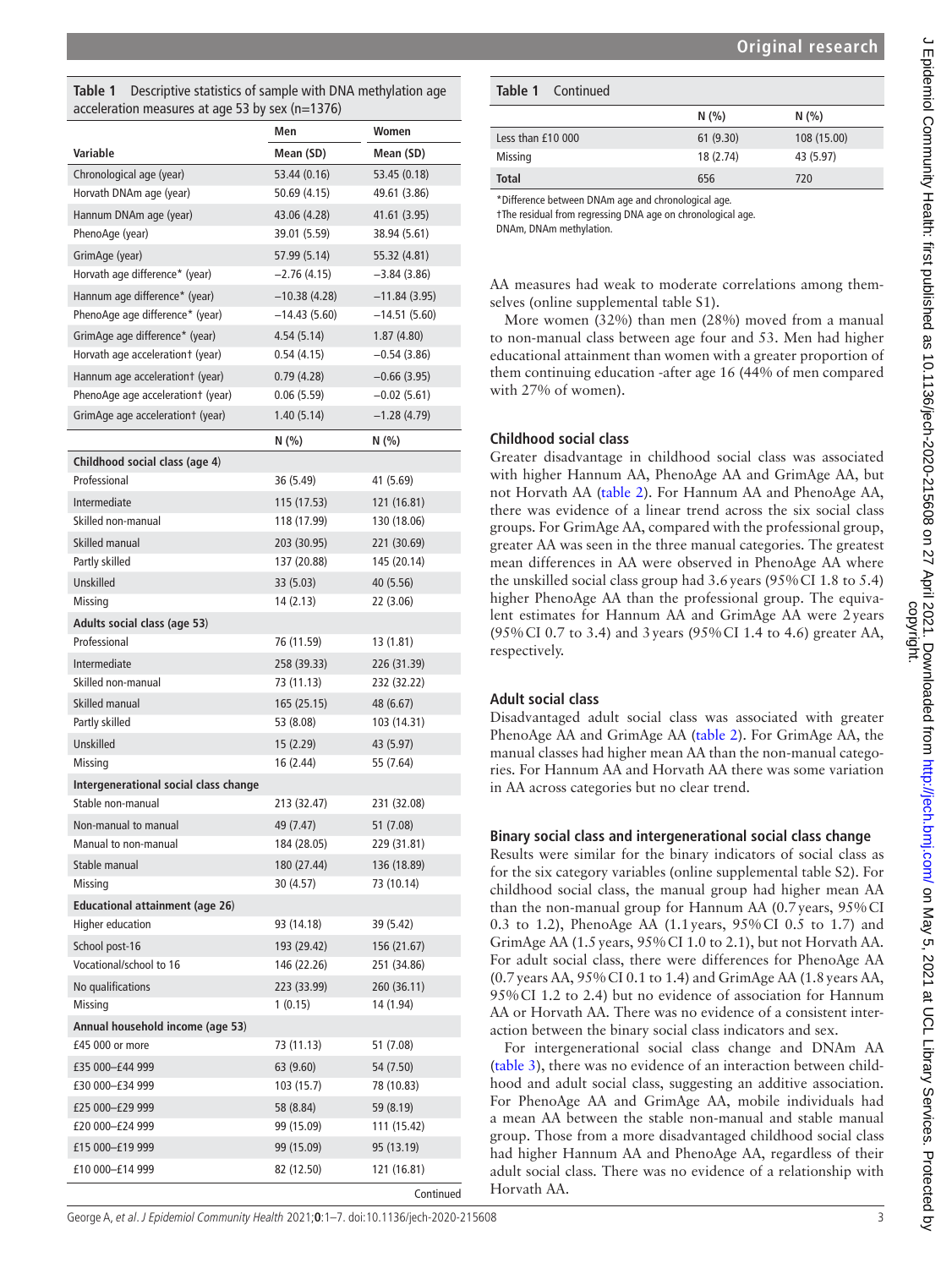<span id="page-3-0"></span>

| Table 2 Sex-adjusted regression models of the association of childhood social class (age 4) and adult social class (age 53), respectively, with four |
|------------------------------------------------------------------------------------------------------------------------------------------------------|
| DNA methylation AA markers measured at age 53 in men and women $(n=1273)$                                                                            |

|                               | <b>Horvath AA</b>          | Hannum AA                      | <b>PhenoAge AA</b>              | GrimAge AA                      |
|-------------------------------|----------------------------|--------------------------------|---------------------------------|---------------------------------|
|                               | Coeff. (95% CI)            | Coeff. (95% CI)                | Coeff. (95% CI)                 | Coeff. (95% CI)                 |
| <b>Childhood social class</b> |                            |                                |                                 |                                 |
| Professional                  | Reference                  | Reference                      | Reference                       | Reference                       |
| Intermediate                  | 1.02 ( $-0.05$ to 2.08)    | $0.61$ (-0.48 to 1.71)         | 1.69 (0.22 to 3.16)             | 1.26 $(-0.02 \text{ to } 2.54)$ |
| Skilled non-manual            | $0.42$ (-0.63 to 1.47)     | $0.81$ (-0.27 to 1.89)         | 1.83 $(0.38 \text{ to } 3.29)$  | $0.85$ (-0.42 to 2.12)          |
| Skilled manual                | $0.60$ (-0.41 to 1.61)     | 1.27 (0.24 to 2.30)            | 2.69 (1.30 to 4.07)             | 2.55 (1.34 to 3.76)             |
| Partly skilled                | $0.45$ (-0.59 to 1.50)     | 1.34 $(0.26 \text{ to } 2.41)$ | $2.23(0.78 \text{ to } 3.67)$   | 2.14 (0.88 to 3.40)             |
| Unskilled                     | $1.00$ (-0.33 to 2.33)     | $2.04$ (0.68 to 3.41)          | 3.59 (1.75 to 5.43)             | 2.95 (1.35 to 4.56)             |
| P value for trend             | 0.94                       | < 0.001                        | < 0.001                         | $< 0.001*$                      |
| <b>Adult social class</b>     |                            |                                |                                 |                                 |
| Professional                  | Reference                  | Reference                      | Reference                       | Reference                       |
| Intermediate                  | $-0.20$ ( $-1.15$ to 0.74) | $0.43$ (-0.54 to 1.40)         | $0.41$ (-0.91 to 1.72)          | $0.89$ (-0.24 to 2.03)          |
| Skilled non-manual            | $0.06$ (-0.96 to 1.07)     | $0.91$ (-0.14 to 1.95)         | 1.13 $(-0.28$ to 2.54)          | 1.45 $(0.23$ to 2.67)           |
| Skilled manual                | $0.84$ (-0.18 to 1.86)     | $1.28(0.23 \text{ to } 2.33)$  | 1.18 $(-0.24 \text{ to } 2.60)$ | 3.01 (1.78 to 4.24)             |
| Partly skilled                | $-0.33$ ( $-1.42$ to 0.77) | $-0.11$ ( $-1.23$ to 1.02)     | 1.12 $(-0.40 \text{ to } 2.64)$ | 2.16 (0.84 to 3.47)             |
| Unskilled                     | $-0.52$ ( $-1.91$ to 0.87) | $0.58$ (-0.85 to 2.00)         | 2.25 (0.32 to 4.18)             | 3.70 (2.04 to 5.37)             |
| P value for trend             | $0.04*$                    | $0.01*$                        | 0.01                            | $< 0.001*$                      |

\*Test for heterogeneity across groups if evidence of deviation from linearity.

AA, age acceleration.

#### **Educational attainment and household income**

Lower educational attainment was associated with greater PhenoAge AA and GrimAge AA, but not Horvath AA or Hannum AA [\(table](#page-4-0) 4). For GrimAge AA, the greatest mean difference was between individuals without qualifications compared with those with higher education (4.1years AA (95%CI 3.1 to 5.0). Lower income was associated with increased AA in all but Horvath AA [\(table](#page-4-0) 4). Associations were linear with Hannum AA and PhenoAge AA, while for GrimAge AA greater mean AA is seen in the three lowest income groups compared with the highest earning group. There was no evidence of sex by education or by income interactions.

#### **Childhood social class adjusted for adult SEP**

Childhood social class disadvantage remained associated with greater Hannum AA and PhenoAge AA after adjusting for adult social class and both adult social class and educational attainment. The association with GrimAge remained after adjusting for adult social class but was substantially attenuated after additionally adjusting for educational attainment ([online supplemental table S3](https://dx.doi.org/10.1136/jech-2020-215608)).

#### **Sensitivity analyses**

Adjustments for WBC differential counts resulted in a large degree of attenuation in all models [\(online supplemental tables](https://dx.doi.org/10.1136/jech-2020-215608)  [S4–S8\)](https://dx.doi.org/10.1136/jech-2020-215608). However, the associations remained between childhood social class and PhenoAge AA and GrimAge AA, and between adult social class, education and income with GrimAge AA. Applying the stratification weights did not change the conclusions [\(online supplemental tables S9–S14\)](https://dx.doi.org/10.1136/jech-2020-215608).

Associations were seen between the four SEP indicators and the DNAm surrogates of smoking pack-years, adrenomedullin, beta-2-microglobulin (B2M), cystatin-C and tissue inhibitor of metalloproteinases 1 (TIMP-1). Associations were stronger for pack-years, notably so for educational attainment. Relatively strong associations were seen between the four SEP indicators and TIMP-1, as well as between adult social class and B2M, education and growth differentiation factor 15 (GDF-15) and income and B2M and cystatin-C. No associations were found between any measure of SEP and DNAm leptin [\(online supple](https://dx.doi.org/10.1136/jech-2020-215608)[mental tables S15–S18](https://dx.doi.org/10.1136/jech-2020-215608)).

#### **DISCUSSION**

We found that childhood SEP was associated with Hannum AA, PhenoAge AA and GrimAge AA in mid-life, but not with Horvath AA. The association with adult social class was weaker than for childhood social class for Hannum AA and PhenoAge AA but similar in GrimAge AA. For intergenerational social mobility, individuals from a more advantaged childhood social class had lower Hannum AA and PhenoAge AA regardless of

<span id="page-3-1"></span>**Table 3** Sex-adjusted regression models of the association of intergenerational social class change (between age 4 and age 53) with four DNA methylation AA markers measured at age 53 in men and women (n=1273)

|                                       | <b>Horvath AA</b>      | <b>Hannum AA</b>       | <b>PhenoAge AA</b>     | GrimAge AA          |
|---------------------------------------|------------------------|------------------------|------------------------|---------------------|
|                                       | Coeff. (95% CI)        | Coeff. (95% CI)        | Coeff. (95% CI)        | Coeff. (95% CI)     |
| Intergenerational social class change |                        |                        |                        |                     |
| Stable non-manual                     | Reference              | Reference              | Reference              | Reference           |
| Non-manual to manual                  | $0.76$ (-0.11 to 1.64) | $0.45$ (-0.45 to 1.34) | $0.63$ (-0.58 to 1.84) | 1.74 (0.69 to 2.78) |
| Manual to non-manual                  | $0.06$ (-0.48 to 0.60) | 0.98 (0.43 to 1.53)    | 1.05 (0.30 to 1.79)    | 1.27 (0.62 to 1.92) |
| Stable manual                         | $0.19$ (-0.40 to 0.77) | $0.62$ (0.03 to 1.22)  | 1.39 (0.58 to 2.19)    | 2.62 (1.92 to 3.32) |
| AA 200 accoloration                   |                        |                        |                        |                     |

AA, age acceleration.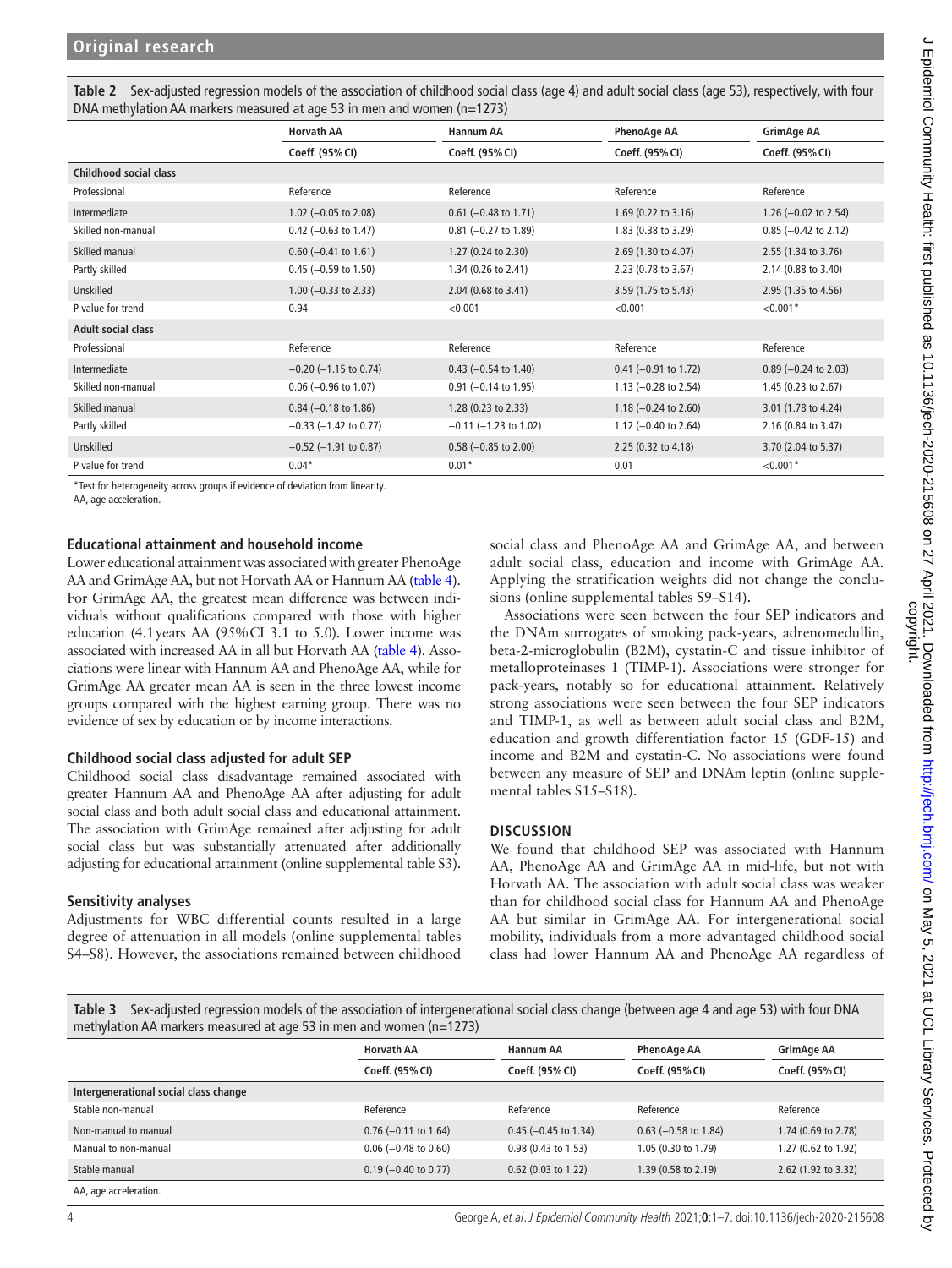<span id="page-4-0"></span>**Table 4** Sex-adjusted regression models of the association of highest educational attainment (age 26) and household income (age 53) separately, with four DNA methylation AA markers measured at age 53 in men and women (n=1361 and 1315, respectively)

|                                                                                                         | <b>Horvath AA</b>          | <b>Hannum AA</b>               | <b>PhenoAge AA</b>             | GrimAge AA             |
|---------------------------------------------------------------------------------------------------------|----------------------------|--------------------------------|--------------------------------|------------------------|
|                                                                                                         | Coeff. (95% CI)            | Coeff. (95% CI)                | Coeff. (95% CI)                | Coeff. (95% CI)        |
| <b>Educational attainment</b>                                                                           |                            |                                |                                |                        |
| Higher education                                                                                        | Reference                  | Reference                      | Reference                      | Reference              |
| School post16                                                                                           | $-0.40$ ( $-1.21$ to 0.40) | $0.24$ (-0.59 to 1.07)         | $0.35$ (-0.77 to 1.47)         | 1.45 (0.49 to 2.42)    |
| Vocational/school to 16                                                                                 | $-0.39$ ( $-1.19$ to 0.41) | $0.70$ (-0.12 to 1.53)         | 1.16 (0.05 to 2.28)            | 2.44 (1.47 to 3.40)    |
| No qualifications                                                                                       | $-0.28$ ( $-1.06$ to 0.49) | $0.36$ (-0.44 to 1.16)         | 1.21 $(0.12 \text{ to } 2.29)$ | 4.06 (3.13 to 5.00)    |
| P value for trend                                                                                       | 0.80                       | 0.38                           | 0.01                           | < 0.001                |
| <b>Household income</b>                                                                                 |                            |                                |                                |                        |
| £45 000 or more                                                                                         | Reference                  | Reference                      | Reference                      | Reference              |
| £35 000-£44 999                                                                                         | $0.64$ (-0.38 to 1.66)     | $0.74$ (-0.30 to 1.77)         | 1.06 $(-0.35$ to 2.46)         | 1.32 (0.10 to 2.54)    |
| £30 000-£34 999                                                                                         | $0.28$ (-0.65 to 1.20)     | $0.74$ (-0.19 to 1.68)         | $0.74 (-0.52$ to 2.01)         | $0.64$ (-0.46 to 1.75) |
| £25 000-£29 999                                                                                         | $0.53$ (-0.49 to 1.55)     | $0.27$ (-0.77 to 1.31)         | $-0.02$ ( $-1.42$ to 1.39)     | $0.16$ (-1.06 to 1.38) |
| £20 000-£24 999                                                                                         | $0.65$ (-0.25 to 1.54)     | $0.87$ (-0.04 to 1.79)         | 1.39 (0.16 to 2.62)            | 1.38 (0.30 to 2.45)    |
| £15 000-£19 999                                                                                         | $0.35$ (-0.56 to 1.26)     | $0.96$ (0.03 to 1.89)          | 1.79 (0.54 to 3.04)            | 2.59 (1.51 to 3.68)    |
| £10 000-£14 999                                                                                         | $0.17$ (-0.73 to 1.08)     | $0.73$ (-0.19 to 1.65)         | 1.48 (0.24 to 2.73)            | 2.53 (1.45 to 3.61)    |
| Less than £10 000                                                                                       | $0.69$ (-0.25 to 1.63)     | 1.46 $(0.50 \text{ to } 2.41)$ | 2.37 (1.07 to 3.66)            | 3.73 (2.60 to 4.86)    |
| P value for trend                                                                                       | 0.56                       | 0.01                           | < 0.001                        | $< 0.001*$             |
| *T. In fact to change with the company wealth of the following of the fact and the control the continua |                            |                                |                                |                        |

Test for heterogeneity across groups if evidence of deviation from linearity.

AA, age acceleration.

their adult social class while there was evidence of accumulation for GrimAge AA. Education was associated with PhenoAge AA and GrimAge AA but not Horvath AA or Hannum AA. Income showed similar relationships to adult social class. The importance of childhood SEP for Hannum AA and PhenoAge AA was further supported as associations remained after adjusting for adult social class and education. There was no evidence of social variation in Horvath AA.

Similar to our findings, a previous UK study  $(n=1094)$ found earlier life disadvantage to be associated with greater Hannum AA.<sup>[14](#page-6-13)</sup> However, they also found an association with Horvath AA.[14](#page-6-13) Unlike our findings, no association was found with PhenoAge AA in a group of Irish residents aged 50 plus<sup>[16](#page-6-14)</sup> however, the study had less statistical power due to the smaller sample (n=490). Both these previous studies used retrospective measures of father's social class, which is subject to recall bias.

Examining intergenerational mobility provided some support for the hypothesis that childhood is a sensitive period for exposure to disadvantaged social class for Hannum AA and PhenoAge AA. For GrimAge AA, and to a lesser extent PhenoAge AA, there was a suggestion of an accumulative effect of disadvantage. Existing studies found cumulative social class disadvantage to be associated with greater Hannum AA but not PhenoAge AA.<sup>16 19</sup> Our results for PhenoAge and Grim Age are in line with the literature on gradient constraint which posits that individuals' health is shaped by their social class of origin as well as their class of destination.<sup>[32](#page-6-22)</sup> Thereby those moving from a less to a more advantaged social class have better health than the class they left but worse than the one they enter.<sup>[32](#page-6-22)</sup>

Our finding that lower educational attainment was associated with greater PhenoAge AA and GrimAge AA is akin to two studies which similarly showed dose response relationships with these same biomarkers. $21^{23}$  Four papers, to our knowledge, have examined the association between income and Hannum AA, Horvath AA and PhenoAge AA and only one found an association with Hannum AA in the same direction as our results.<sup>14 16 19 22</sup> We found that education was particularly strongly associated with

GrimAge in models also including childhood and adult social class suggesting that it may be more important than accumulation of social class. However, educational attainment measured in early adulthood is strongly influenced by parental characteristics, including early life social class, making it difficult to fully disentangle the separate influences of social class accumulation and educational attainment.

The estimated effect sizes between the most and least disadvantaged found in our study are not trivial and have important health implications. For example, a 1-year increase in GrimAge AA was associated with a 10% increased mortality hazard.<sup>33</sup>

The results provide some indication of early life programming of DNAm AA. Exposure to adversity in early childhood has been shown to lead to persistent DNAm alterations.<sup>34</sup> A possible mechanism is stress as those who experienced early life stress have exhibited differential methylation levels associated with longterm dysregulation of the hypothalamic–pituitary–adrenal axis, indicating potential childhood origins of adult disease. $35$  Extant research, mainly examining first generation AA biomarkers, signals that early life rather than adult SEP is more important for adult DNAm AA. However, our study indicates that the second generation clocks are more sensitive to SEP disparities across the life course and thus, childhood exposures and possible mediators, such as adult diet and other socially patterned exposures associated with DNAm  $AA^{25}$ <sup>36</sup> could explain observed associations of adult SEP with PhenoAge and GrimAge.

As the AA biomarkers were estimated using machine learning methods, their biological significance is not clear. However, the Hannum clock and PhenoAge are associated with genes related to immune function and pro-inflammatory signalling pathways. $3738$ While our finding of no association of SEP with Horvath AA aligns with the evidence that it is a marker of intrinsic cell ageing mostly unrelated to lifestyle factors.<sup>[38](#page-6-29)</sup>

Potential biological pathways through which SEP is associated with GrimAge AA may be seen in the consistent association of the four SEP indicators with DNAm surrogates of smoking packyears and TIMP-1. The association in the former is less surprising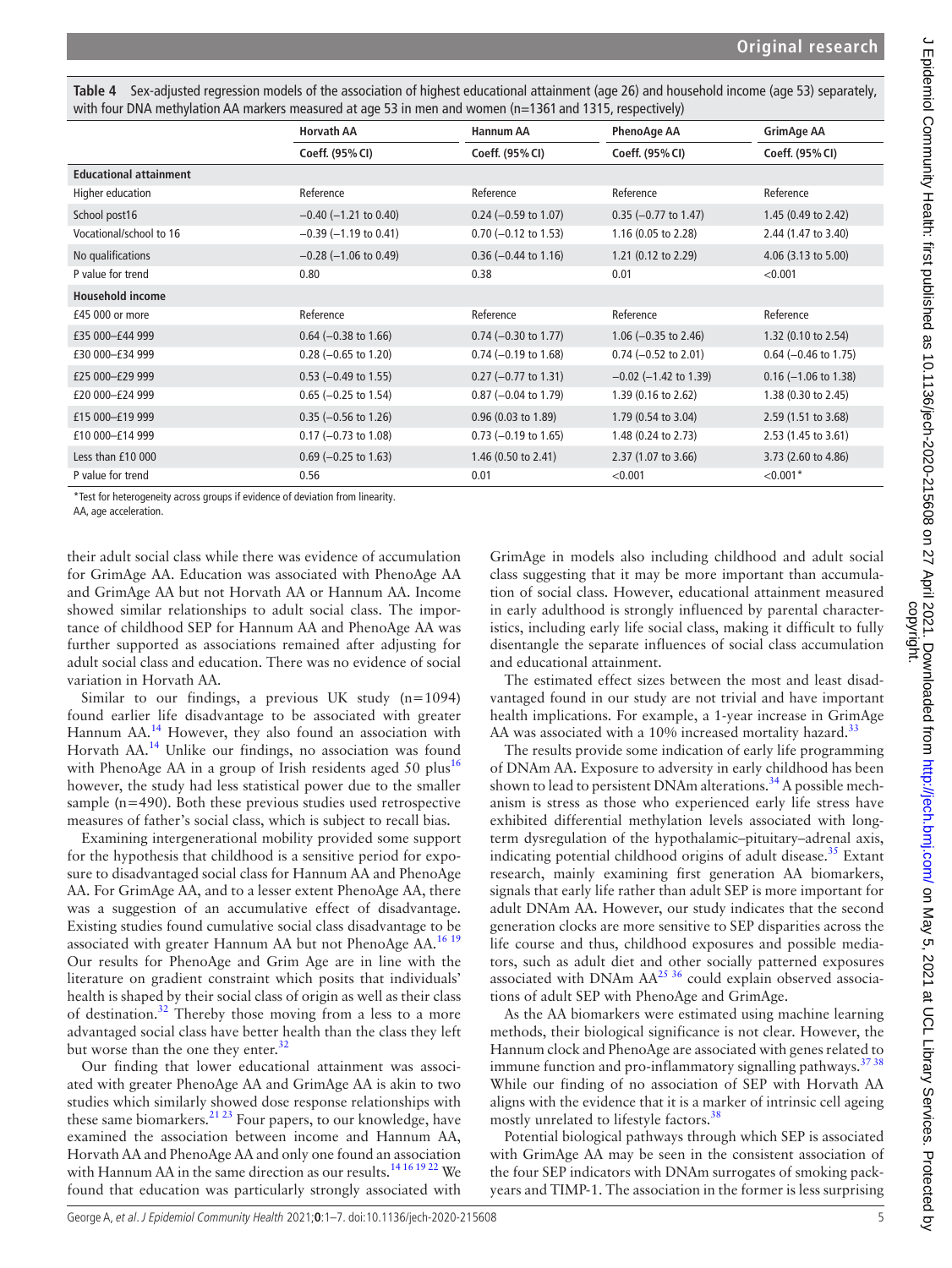considering the strong social patterning of smoking behaviour $39$ and the identified relationship between smoking and methylation levels.<sup>40</sup> In contrast, TIMP-1 has only recently been found to be key in the pathology of several human diseases.<sup>41</sup> Interestingly, its DNAm surrogate was found to have stronger associations with several adverse physical and cognitive outcomes than the other GrimAge DNAm surrogates in middle-aged and older individuals.<sup>42</sup> However, SEP associations were found with other GrimAge DNAm surrogates and the importance of the individual surrogates in comparison to the whole biomarker is unclear.

The substantial degree of attenuation seen in all models after adjusting for WBC differential counts suggests they may be a mediator rather than confounder. There is evidence of SEP differences in WBC counts, with advantage associated with better immune cell profiles<sup>43</sup> and changes in differential counts are markers of age-associated conditions, such as immunoscenes-ence.<sup>[8](#page-6-6)</sup> In our models, attenuation was greatest for PhenoAge AA. The Hannum clock and PhenoAge reflect age-associated changes in the composition of cells and tissue, and WBC counts are used in the estimation of the latter, thus, the adjustment could remove some of their biological meaning.<sup>3</sup>

We saw a noticeable underestimation of chronological age in the Hannum clock and PhenoAge. Our sample is not unusually healthy ([online supplemental tables S19 and S20](https://dx.doi.org/10.1136/jech-2020-215608)) and other studies show the two DNAm age biomarkers to underestimate chronological age, with comparably large differences seen by Zhao *et al*.<sup>14 21 23 <sup>44</sup> Importantly, due to their method of estima-</sup> tion our measures of AA should not produce biased results.<sup>[15](#page-6-15)</sup> The AA measures are not guaranteed to be correlated<sup>38</sup> and we, like others,  $18\frac{20\frac{21}{2}}{100\frac{1}{2}}$  found low to moderate correlations between the markers.

Our results may also indicate the importance of tissue specificity for DNAm AA as no association was found between SEP and DNAm AA measured in buccal cells of 790 NSHD women of the same age.<sup>12 15</sup>

# **Strengths and limitations**

Our study, to the best of our knowledge, is the first to investigate the association of life course SEP using the four DNAm AA markers and is the first to investigate SEP GrimAge AA associations in UK data. The SEP measures were collected prospectively minimising recall bias. As we used data from a birth cohort, we do not have to disentangle the cohort and period effects related to the SEP indicators.

The limitations include the inability to generalise to the current UK population as the original sample is representative of the British-born population before major migration flows to the UK. However, the age 53 sample are broadly representative of the UK-born population of a similar age.<sup>26</sup> There was no evidence of differences by sex, childhood and adult social class, education and several health-related indicators between those with and without DNAm AA data [\(online supplemental tables S19](https://dx.doi.org/10.1136/jech-2020-215608)  [and S20](https://dx.doi.org/10.1136/jech-2020-215608)). For income, the DNAm AA sample were somewhat over-represented in the middle income categories. The DNAm samples were chosen to minimise missing data on key variables, such as SEP. Therefore, if a third variable is associated with SEP and DNAm AA and influenced participation, this could result in collider bias.<sup>[45](#page-6-36)</sup> Finally, adjustment for WBC differential counts appears to be important, but we only have estimated counts.

## **CONCLUSION**

Our study suggests the importance of exposure to social disadvantage in childhood in the ageing process as well as a need

to understand the role of socially patterned behaviours across the life course, which as potential mediators in the relationship between SEP and DNAm AA may add to accelerated biological ageing. The second generation clocks appear to be more sensitive to disadvantage after early life with some indication that the accumulation of social class disadvantage is more strongly associated with PhenoAge and educational attainment with GrimAge AA, but further investigation is required to replicate our findings.

**What is already known on this subject**

- ► Existing studies showed that socioeconomic disadvantage in childhood and lower educational attainment, but not adult socioeconomic position, are associated with greater biological ageing measured by DNA methylation-based ageing biomarkers.
- ► This research mainly examined the association between single measures of socioeconomic position and firstgeneration DNA methylation-based ageing biomarkers.

# **What this study adds**

► The study looked at life course socioeconomic position in both first-generation and second-generation DNA methylation-based biomarkers. Results from the latter indicate that disadvantage across the life course, not only childhood and early adulthood, is associated with greater biological ageing.

**Acknowledgements** We thank all the NSHD participants and members of the study team, past and present. Our thanks also go to Jordana Bell (King's College London) (Economic and Social Research Council/Biotechnology and Biological Sciences Research Council grant number ES/N000404/1), Andrew Wong (University College London), Ken Ong (University of Cambridge) (Medical Research Council grant number MC\_UU\_12015/2) and members of the MRC Epidemiology unit in Cambridge who helped to collect and process the DNA methylation data.

**Contributors** AG, JM, YK and RH conceived the idea for the study and contributed to the design. AG carried out the analysis and drafted the manuscript. JCF applied quality control measures to the epigenetic data. RH, JM, YK and JCF critically revised the manuscript. All authors approved the final version. AG and JM act as guarantors.

**Funding** This work was supported by the Economic and Social Research Council/Biotechnology and Biological Sciences Research Council Soc-B Centre for Doctoral Training [grant number ES/P000347/1 to AG) and the UK Medical Research Council. Core funding for the MRC NSHD is provided by the UK Medical Research Council (grant number MC\_UU\_00019/1). RH is Director of CLOSER which is funded by the Economic and Social Research Council (grant number ES/K000357/1). JCF was supported by a grant from the Economic and Social Research Council (grant number ES/N000404/1). YK is Director of the Economic and Social Research Council International Centre for Lifecourse Studies in Society and Health. JM is currently supported by the Alzheimer's Society (grant number 469).

**Competing interests** None declared.

**Patient consent for publication** Not required.

**Provenance and peer review** Not commissioned; externally peer reviewed.

**Data availability statement** Data may be obtained from a third party and are not publicly available. Data used in this publication are available to bona fide researchers upon request to the NSHD Data Sharing Committee via a standard application procedure. Further details can be found at [http://www.nshd.mrc.ac.uk/](http://www.nshd.mrc.ac.uk/data) [data](http://www.nshd.mrc.ac.uk/data) doi: 10.5522/NSHD/S201.

**Supplemental material** This content has been supplied by the author(s). It has not been vetted by BMJ Publishing Group Limited (BMJ) and may not have been peer-reviewed. Any opinions or recommendations discussed are solely those of the author(s) and are not endorsed by BMJ. BMJ disclaims all liability and responsibility arising from any reliance placed on the content. Where the content includes any translated material, BMJ does not warrant the accuracy and reliability of the translations (including but not limited to local regulations, clinical guidelines,